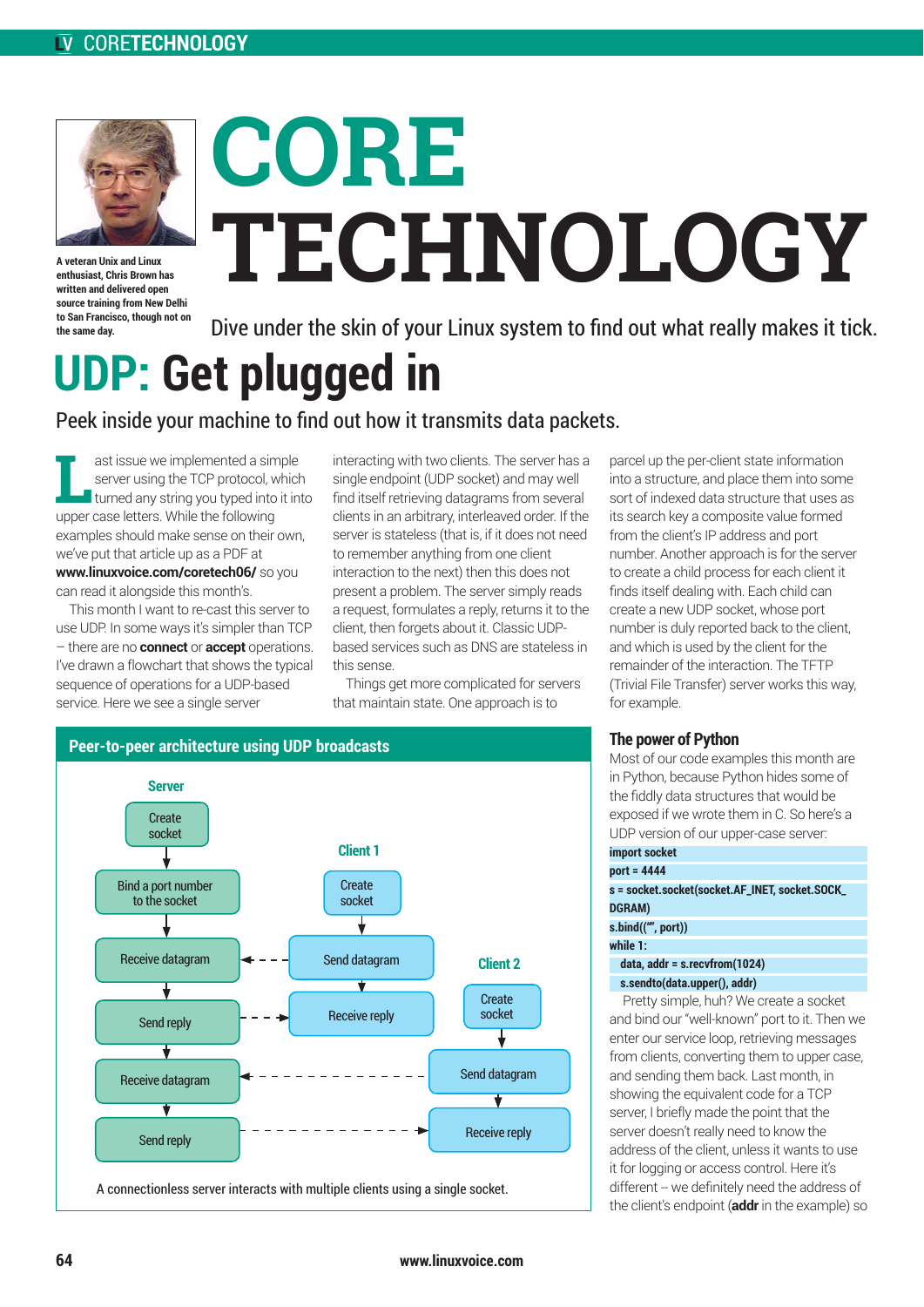#### CORE**TECHNOLOGY**

#### **Try It Out – Create a UDP server**

To create and test the upper-case server, place its code in a file called **ucserver.py**.

To test the server, start it in one terminal window: **\$ python ucserver.py** 

Now we can open a second terminal and test server using the the jack of all trades **nc** (network client) command:

**\$ nc -v -u localhost 4444**

**Connection to localhost 4444 port [udp/\*] succeeded! XXXXXThis is a test THIS IS A TEST**

that we know where to send the reply. Python's dynamic typing is hiding a little complexity here, because **addr** is actually a (host, port) pair. See the box above if you would like to build and test this server. We could write a little Python program to act as a client to our upper-case server, but let's switch to a different example. There is an ancient UDP-based service called **daytime**, which listens on port 13 and simply sends back a string with the current time and date. It's a sort of speaking clock but without the speaking. This service is implemented by a daemon called **xinetd**; the box below shows how to install and enable it.

Once the **daytime** service is up and running, we can write a client for it. Again using Python, it looks like this:

| #!/usr/bin/python                              |
|------------------------------------------------|
| # UDP daytime client                           |
| import sys                                     |
| import socket                                  |
| # Get server host name from command line       |
| $host = sys.argv[1]$                           |
| $port = 13$                                    |
| s = socket.socket(socket.AF_INET, socket.SOCK_ |
| <b>DGRAM)</b>                                  |
| # Send an empty datagram to wake the server up |
| s.sendto("", (host, port))                     |
| $data$ , $addr = s$ . recvfrom $(1024)$        |
| print "time from", addr, " is ", data          |
| And we can run it like this:                   |
| \$ chmod u+x daytimeclient.py                  |
|                                                |

**\$ ./daytimeclient localhost time from ('127.0.0.1', 13) is 01 JUL 2014 10:26:42 BST**

Notice how Python automagically converts the client address into a printable (host, port) representation.

#### **Broadcasting**

One thing that you can do with UDP sockets that you cannot do with TCP is broadcasting. That is, you can send a single copy of a message and have it received by many listeners. The constraints are that all the listeners must be using the same port,

#### **it works!**

**IT WORKS! ^C**

The **XXXXX** string appearing in the output above is an artifact resulting from a series of probe datagrams that **nc** apparently sends to the server (and which our server duly echoes back). The **connection suceeded** message is a little confusing; this is UDP and there is no connection as such. If you omit the **-v** (verbose) command option you won't see the **X**'s or the message. But we can

and they must all be on the same network, because routers and gateways are almost never configured to pass broadcast traffic. There isn't a lot to it really; you have to explicitly enable broadcasting on the socket, and use a special destination host address of "all ones", or 255.255.255.255 in dotted decimal notation.

The example presented here is both a client and server all rolled into one. The idea is that the client piece periodically generates an item of data, which it broadcasts. The server piece receives the broadcasts and displays the item of data. For simplicity the 'item of data' is a simple randomly generated integer, but could be something more interesting in the real world  $-$  a weather forecast or a stock price, perhaps.

The code here is in C, and it looks more complicated than the Python examples we've seen so far, but conceptually it's not really any harder. As always, the line numbers are for reference; they are not part of the code:

| 1 #include <stdlib.h></stdlib.h>   |
|------------------------------------|
| $2$ #include <netdb.h></netdb.h>   |
| 3 #include <stdio.h></stdio.h>     |
| 4 #include <arpa inet.h=""></arpa> |
| 5                                  |
| 6 #define UPDATE PORT 2066         |
|                                    |
| 8 void main ()                     |
| ؛ و                                |

clearly see that messages we enter are returned in upper case – our server is working.

We can extend the experiment. Leave the **nc** program running in the second terminal window, open a third terminal window and run the same **nc** command there as well. You should find that you can interact with the server via both windows. That's the simplicity of a connectionless service; you don't need any multi-processing or multithreading or other fancy tricks in the server to get concurrent operation with multiple clients.

| 10                | /* Socket descriptor */<br>int sock;                |
|-------------------|-----------------------------------------------------|
| 11<br>$*$         | struct sockaddr_in server; /* Broadcast address     |
| $12 \overline{ }$ | struct sockaddr_in client;                          |
| 13 <sup>°</sup>   | int client_len, yes = 1;                            |
| 14                | int value:                                          |
| 15                |                                                     |
| 16                | /* Create a datagram socket and enable              |
|                   | broadcasting */                                     |
| 17                | sock = socket (AF_INET, SOCK_DGRAM, 0);             |
| 18                | setsockopt (sock, SOL_SOCKET, SO_BROADCAST,         |
|                   | (char *) &yes, sizeof yes);                         |
| 19                |                                                     |
| 20                | /* Bind our well-known port number */               |
| 21                | server.sin_family = AF_INET;                        |
|                   | 22 server.sin_addr.s_addr = htonl (INADDR_ANY);     |
|                   | 23 server.sin_port = htons (UPDATE_PORT);           |
| 24                | bind (sock, (struct sockaddr *) &server, sizeof     |
|                   | server):                                            |
| 25                |                                                     |
| 26                | server.sin_family = AF_INET;                        |
| 27                | server.sin_addr.s_addr = 0xffffffff;                |
| 28                | server.sin_port = htons (UPDATE_PORT);              |
| 29                |                                                     |
|                   | 30 /* Create an additional process. The parent acts |
|                   | as the client.                                      |
| 31                | periodically broadcasting values to anyone who      |
|                   | happens to be                                       |
| 32                | listening on port 2066. The child acts as the       |
| server,           |                                                     |
| 33                | receiving the broadcasts and displaying the         |
| data.             |                                                     |
| 34                | $*$                                                 |
|                   |                                                     |

#### **Try It Out – Install the daytime service**

To get the **daytime** service running we first need to install **xinetd** (this is on Ubuntu, but the story should be similar on other distros): **\$ sudo apt-get install xinetd**

Even if **xinetd** were already installed, the **daytime** service is probably disabled. So, edit the file **/etc/xinetd.d/daytime**, find the stanza that relates to the UDP version of the service and change the line **disable = yes** to read **disable = no**. Now restart **xinetd**:

#### **\$ sudo invoke-rc.d xinetd reload**

(On a Red Hat-style system you would need

**service xinetd restart** instead.) Now verify that the **daytime** server is listening:

**\$ sudo lsof -i | grep daytime xinetd 27465 root 5u IPv4 165011 0t0 UDP \*:daytime** 

If you don't see an encouraging line of output here, you'll need to investigate before moving forwards. We can test this service using **nc** again:

#### **\$ nc -u localhost daytime 01 JUL 2014 10:16:20 BST**

You will need to send the **daytime** server a datagram of some sort (just enter a blank line).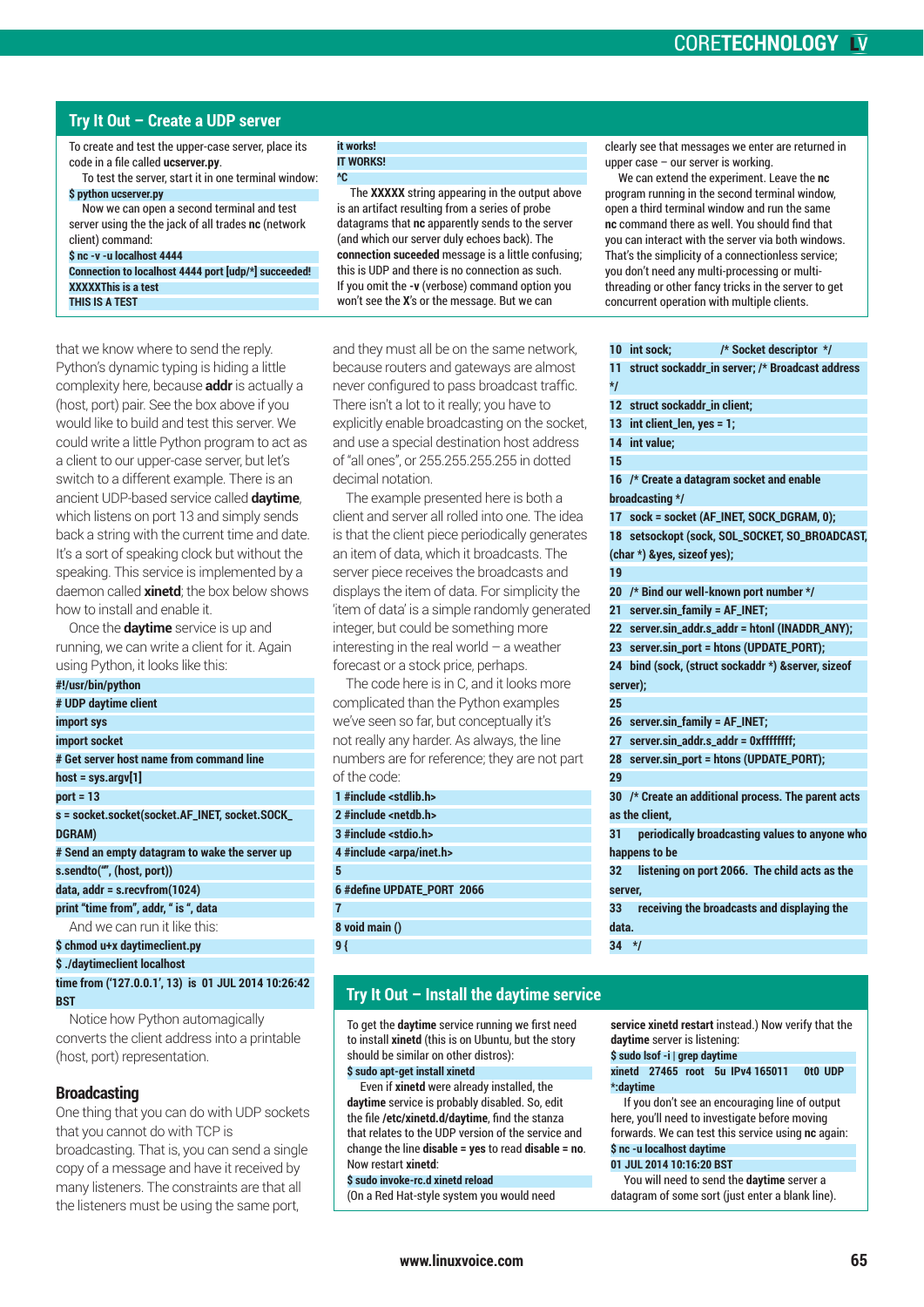#### CORE**TECHNOLOGY**



The Berkeley sockets library, dating from 1983, remains the standard sockets API to this day.

| 35  | if (fork ())                                    |
|-----|-------------------------------------------------|
| 36  | ∤<br>/* PARENT (client) here */                 |
| 37  | while (1)                                       |
| 38  | ł                                               |
| 39  | value = rand () % 1000;                         |
| 40  | /* Broadcast update packet to servers */        |
| 41  | sendto (sock, (char *) &value, sizeof value, 0, |
| 42  | (struct sockaddr *) & server, sizeof            |
|     | server);                                        |
| 43  | sleep (1);                                      |
| 44  | ∤                                               |
| 45  | /* End of parent (client) code */<br>ł          |
| 46  |                                                 |
|     | 47 /* ----                                      |
| */  |                                                 |
| 48  |                                                 |
| 49  | else                                            |
| 50  | {/* CHILD (server) here */                      |
| 51  | /* Enter service loop, receiving values and     |
|     | displaying them */                              |
| 52  | while (1)                                       |
| 53  | ł                                               |
| 54  | /* Receive an update packet */                  |
| 55  | client_len = sizeof client;                     |
| 56  | recvfrom (sock, (char *) &value, sizeof value,  |
| 0,  |                                                 |
| 57  | (struct sockaddr *) & client, & client_len);    |
| 58  |                                                 |
| 59  | /* Display the broadcast value and where it     |
|     | came from */                                    |
| 60  | printf ("got %3d from %s\n", value, inet_ntoa   |
|     | (client.sin_addr));                             |
| 61  | ∤                                               |
| 62  | /* End of child (server) code */<br>∤ ∶         |
| 63) |                                                 |

Now there's quite a bit of code here, and some of it is messy. So grab a brown paper bag (so that you can breathe into it for a bit if you start to panic) and let's work through it. First, the declarations at lines 11 and 12 refer to the endpoint addresses used for sending and receiving. (The name **sockaddr\_in** means 'internet socket

address'. When I first met this years ago I thought that the "in" meant "input", and spent some time looking for a **sockaddr\_out**, which my sense of symmetry told me must be there, like the Higgs Boson. But I digress.)

At line 17 we create our socket and at line 18 we set the **SO\_BROADCAST** option on it. Just look at the hoops we have to jump through to pass in a Boolean TRUE value.

Lines 20–24 bind our chosen port number (2066) to the socket. At lines 26–28 we re-use the 'server' structure to hold the broadcast address. Notice the **0xffffffff** value, which is the "all ones" of the broadcast address.

Now we get cunning, rolling the client and server pieces of the application into one program by creating another process. The parent process (lines 37–45) is the client. Once a second, it generates a random integer value, and broadcasts it in a tiny 4-byte datagram. The child process (lines 52–62) is the server. It receives the broadcast packets and prints out each value, along with the IP address of the client that sent it. The important thing to keep in mind here is that this loop is not only receiving the broadcasts from its own client, it will also receive the broadcasts from all other instances of the client running elsewhere on the network.

#### **Raw sockets**

I won't inflict any more code on you this month, but I wanted to wrap up by mentioning two more socket types. First,

#### **Get the code**

A tarball of the programs used in this tutorial can be downloaded from **www.linuxvoice.com/ mag\_code/lv07/coretech007.tar**.

raw sockets enable an application program to reach right down to the IP layer and 'hand-craft' the headers of whatever the overlying protocol is. For example, the port scanner *Nmap* uses raw sockets to build non-conformant TCP headers for its own special purposes. As another example, **ping** (which sends and receives ICMP packets) also uses raw sockets. On Linux, the rule is that only processes running with root privilege can use raw sockets. This is a security precaution, because a program using raw sockets can intercept all traffic entering the system. A common way to deal with this is to have the program run "set UID to root". This enables it to create its raw socket, then drop its privilege back to a non-root user. If you look at the **ping** program for example, you'll find it runs setuid for this reason:

#### **\$ ls -l /bin/ping**

**-rwsr-xr-x 1 root root 44168 May 7 22:51 /bin/ping** Notice the **s** in the permissions.

#### **Staying in the Unix domain**

We've focussed here on sockets in the internet domain, which means that (among other things) the socket is identified by an IP address and a port number. But there are other naming domains for sockets; in